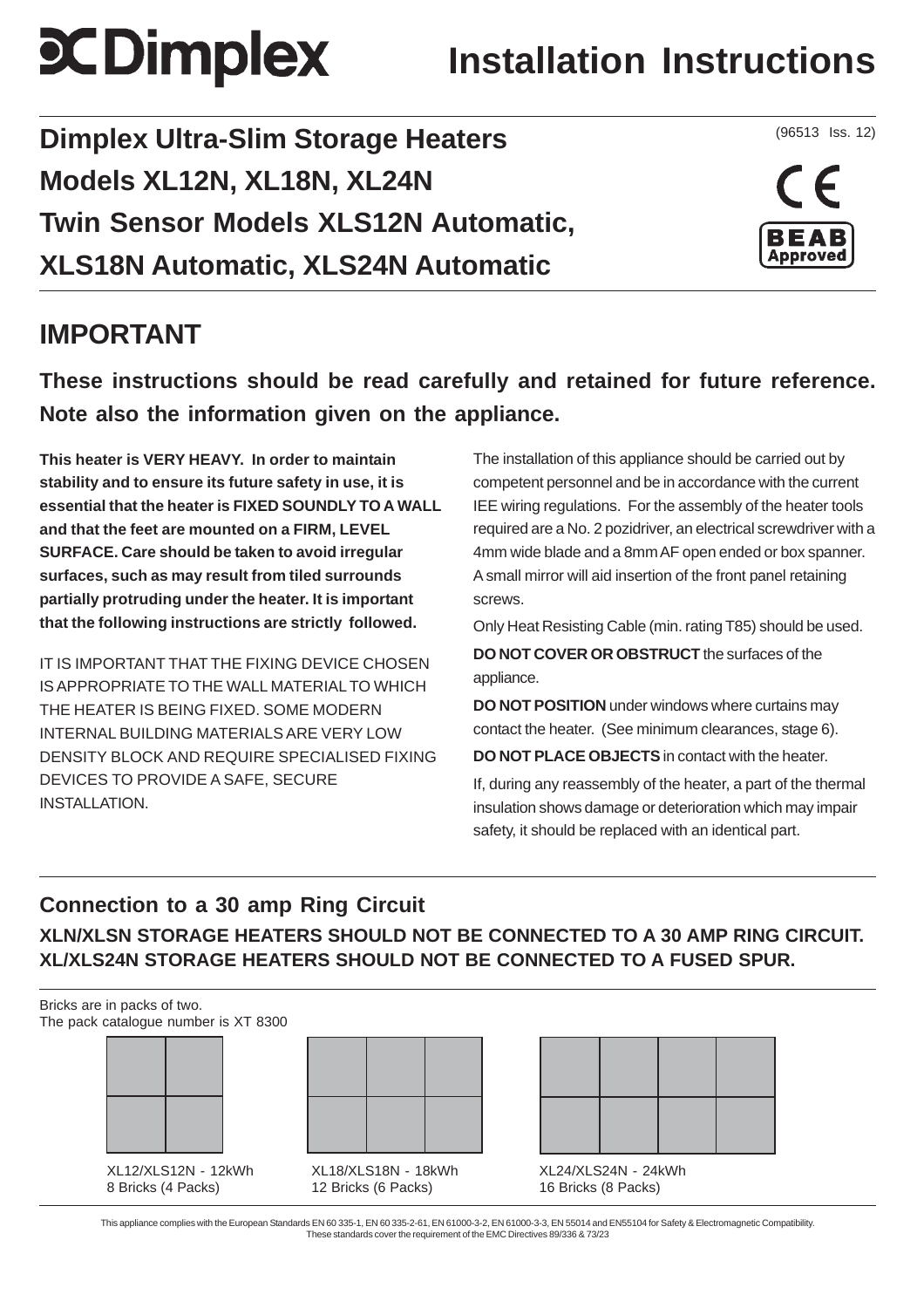#### **Circuit Diagram**

Room Sensing Thermostat (XLSN Models Only)



#### **Assembly of heater**

1. Invert the carton and carefully lift carton off heater. Do not remove internal packaging pieces at this stage!



3. Secure the feet to base of heater using the Taptite screws provided (two for each foot). It is necessary on XL12N/XLS12N models, to remove base corner packaging pieces to locate feet in position.



2. Remove the feet and accessories bag from corner fittings (accessories bag is located within one of the feet).



4. Loosen hexagon head front panel securing screws, by 1 - 2 turns using screwdriver through aperture in each end packing piece.

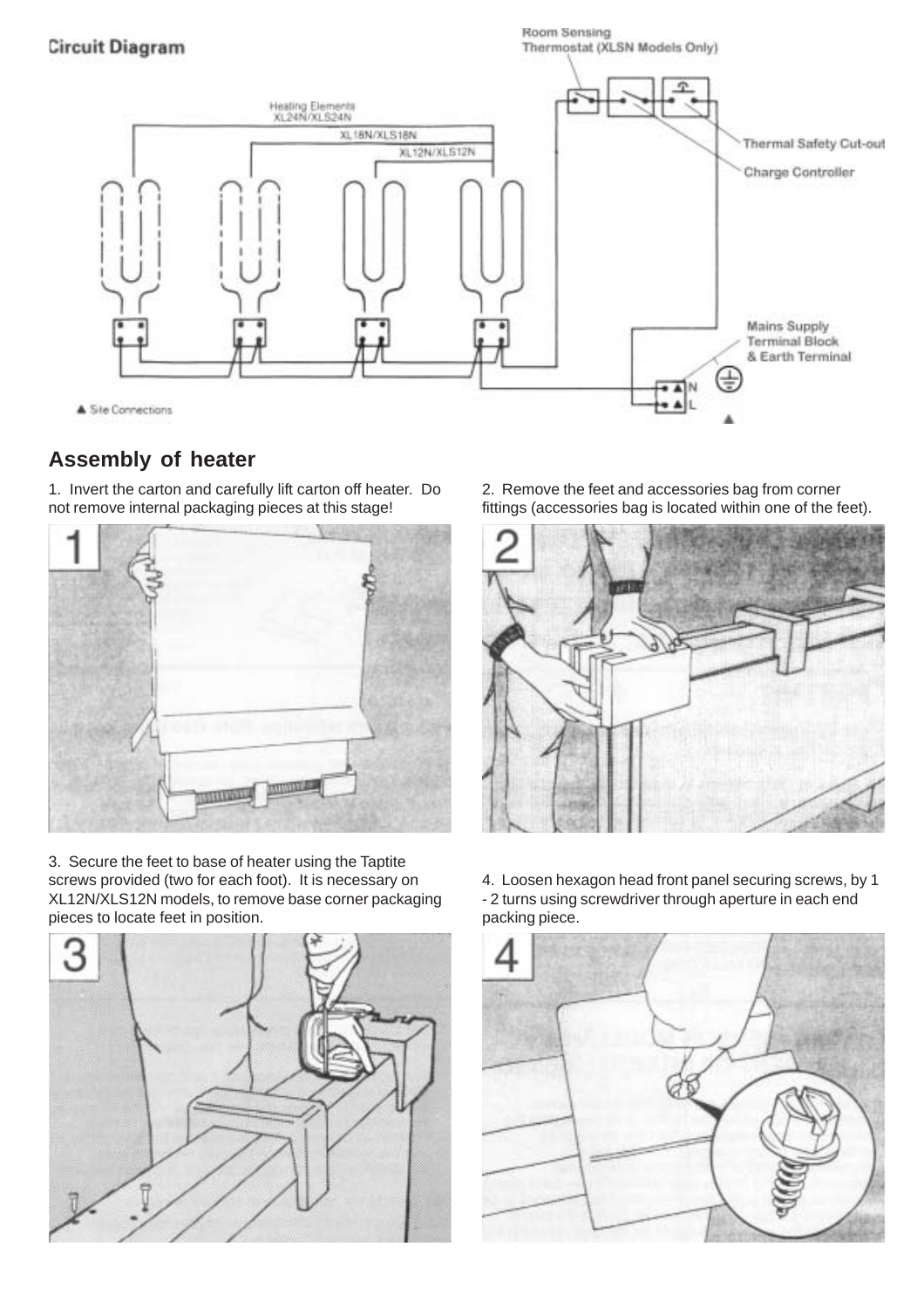5. Stand heater on its feet and remove all packaging pieces.



#### 6. **IMPORTANT XLS Models Only - Locating the external sensor**

The sensor is situated at the rear of the lower right corner of the heater.



a) Remove sensor carefully from its retaining clips and move to one side.

b) Slide down plastic sensor carrier as far as it will go so that the two plastic fixings are above the retaining notches. Replace sensor carefully in its retaining clips.



8. If the floor is carpeted then the carpet should be slit and underlay cut away to allow the feet to rest firmly on the floor. Carpet gripper must be locally removed so that the feet may rest in a level position.



7. Position heater against wall in intended final position, taking note of the minimum fixing dimensions. If fitted, the Dimplex storage heater shelf should be fixed in accordance with the instructions enclosed with the shelf.



9. Having prepared, where necessary, the floor, the position of the wall bracket should be marked on the wall.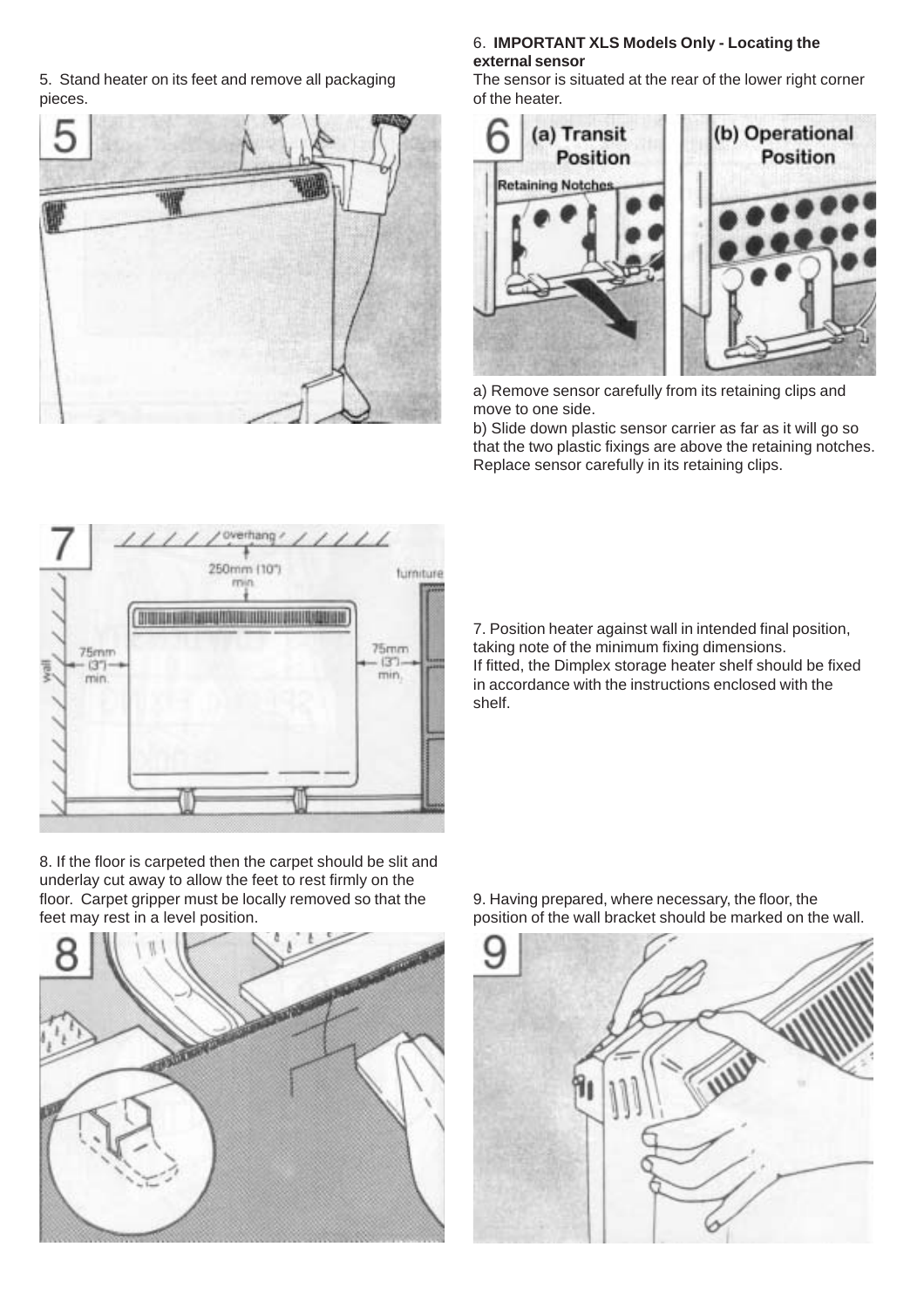10. Remove wall fixing bracket from heater by removing the screws at each end.



11. Mark wall bracket fixing positions and screw wall bracket to wall following closely the guidelines in steps 12 and 13. NOTE: It is essential that two of the fixing points are the lower short fixing slots at each end of the wall bracket.

| XLN XLSN 12<br>KLN XLSN1B | k(4) |                       |      |
|---------------------------|------|-----------------------|------|
| <b>XLN XLSN24</b>         |      | $\mathbf{\hat{x}}(5)$ |      |
| ο                         |      |                       | x(6) |
|                           |      |                       |      |
|                           |      |                       |      |

plaster **BRICK** 5.5mm drill length of Rawlplug- $+ 6$ mm ,,,,,,,,,,,,,,, 2" No 10 screws supplied

12. **Solid Brick/High Density Block Walls. (See step 13 if walls are low density block.)** These must be drilled and plugged with the Rawlplug No. 10 size fibre inserts provided. The correct size of drill (5.5mm) should be used and the hole should be drilled to a depth of 6mm greater that the length of the Rawlplug so that the fixing is made below the plaster layer.



13. **Low Density Block Walls.** A specialised fixing, such as the Unifix LB70, should be employed following closely the manufacturer's instructions.

**Panelled Internal Walls.** Here it is best to locate the studding and use No. 10 size woodscrews. Where it is not possible to locate the studding use type M5 Rawlplug INTERSETS on securely fastened plasterboard panelling. For other wall panel materials the wall panel manufacturer should be consulted for details of suitable wall fixing devices.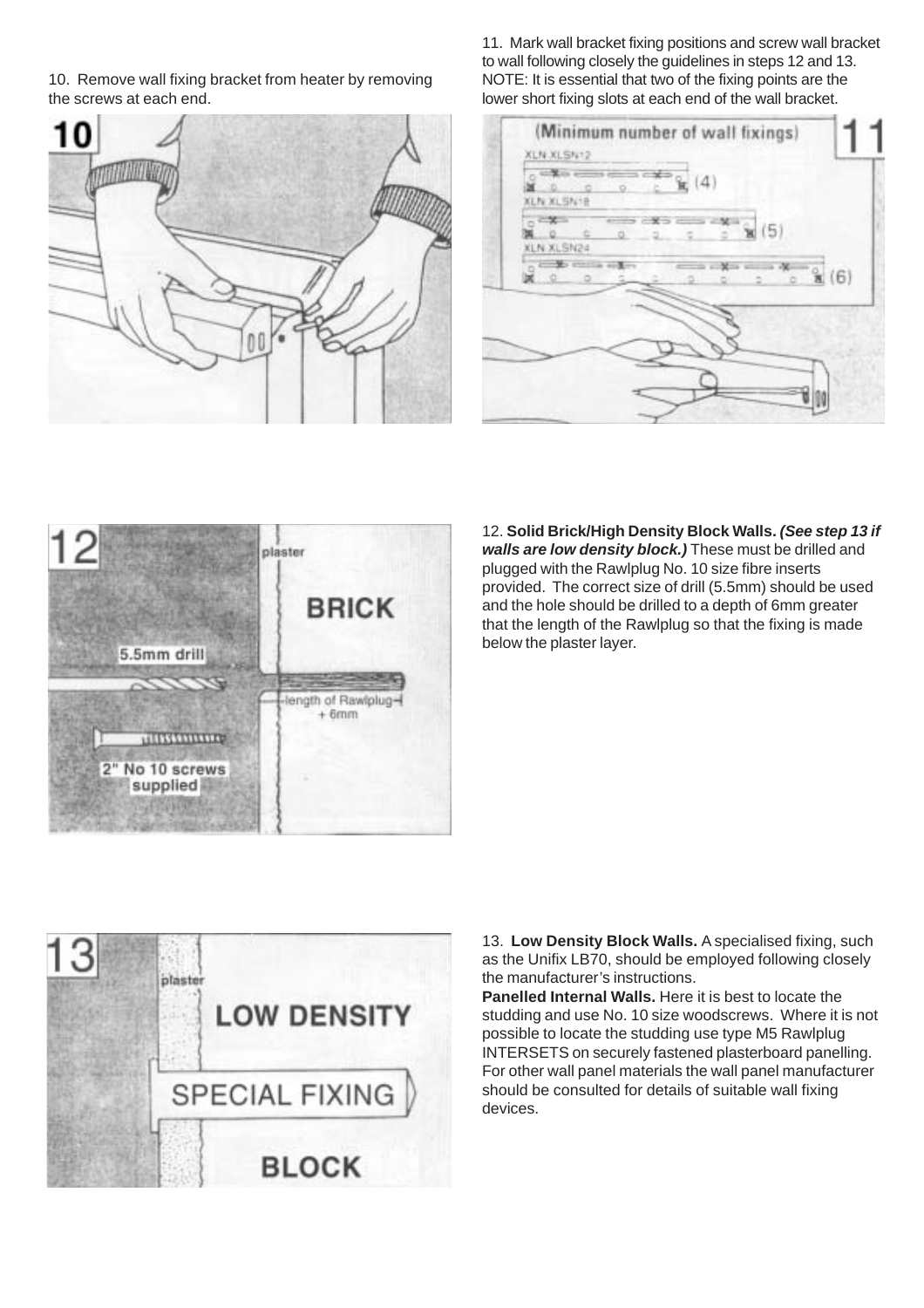

14. If left hand cable connection is required, the cable support straps supplied in the fixing kit should be fitted to the base of the rear of the heater, and the supply cable fed through them. Ensure sufficient spare cable is fed through the straps to make the mains connection.



16. Remove bottom front panel securing screws. These

15. Secure heater to wall fixing bracket by replacing the two screws removed in step 10 (do not fully tighten these screws until the bricks are loaded into the heater as some settling of the heater may occur). The feet and wall mounting arrangement are designed to accommodate skirting board sizes up to 25mm (1") thick. **To avoid obstructing the airflow to the rear of the heater the following must be strictly adhered to:** (a) For skirtings higher than 100mm (4") it will be necessary to position the heater with the screws attached through the alternative fixing slots to the front.

(b) For skirtings having a height in excess of 150mm (6") it will be necessary to reduce the height of the skirting to 150mm (6") over the entire length of the heater plus 25mm (1") at either end.



17. Pull bottom of front panel forward to disengage it from bottom of heater.

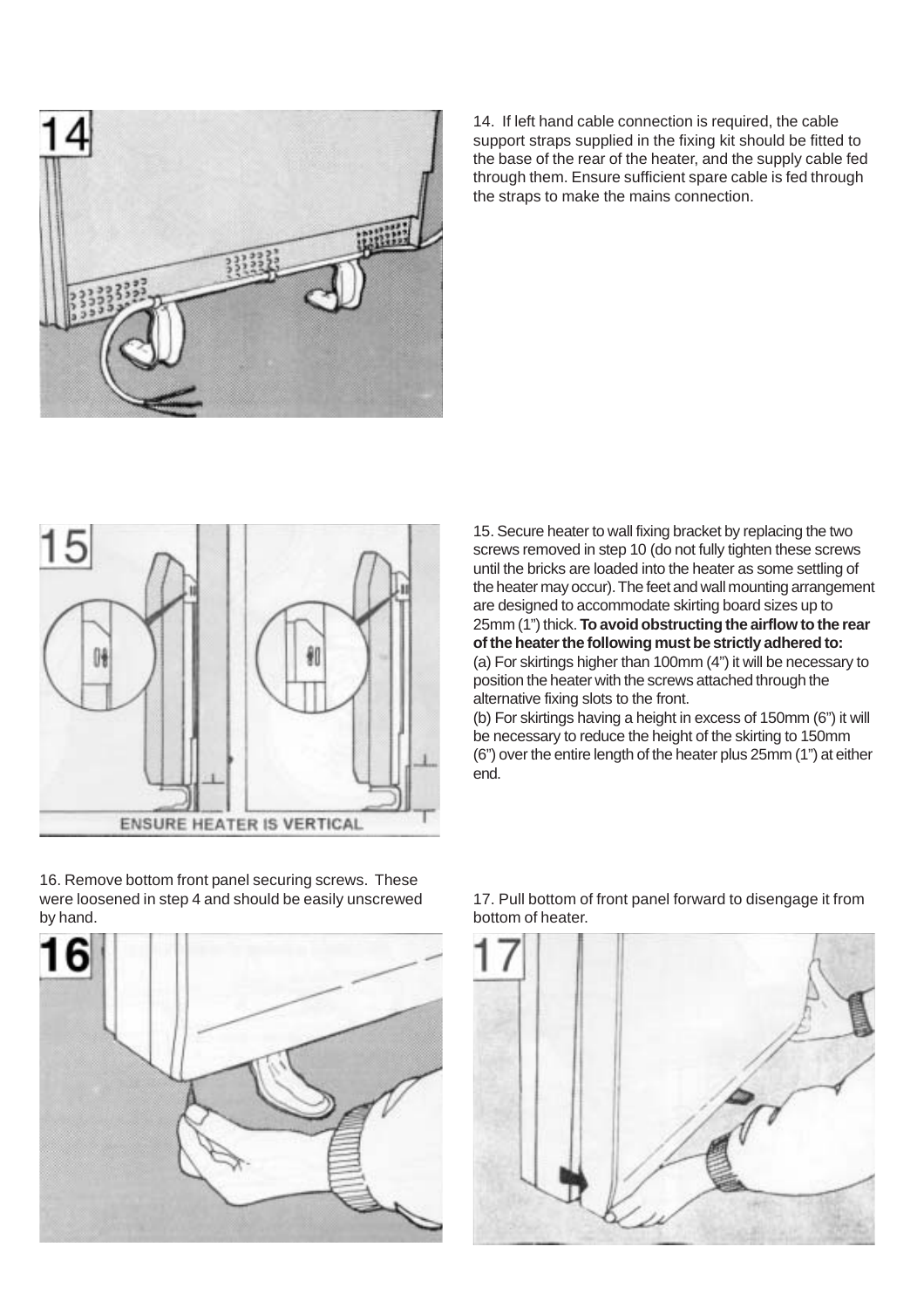18. Still holding the bottom of front panel forward, lift upwards to disengage top edge of front panel from groove on heater top panel  $(1)$ , and remove front panel from heater 2.



19. **Remove the protective polystyrene packing from the front inner skin panel and discard.** Remove screws retaining front inner skin.



20. Carefully lift the bottom of the front inner skin panel out of the retaining flange at the base of the heater, taking care not to damage the insulation attached to this panel.



21. Remove the internal packing by sliding it up and off the elements, taking care not to damage the insulation.





22. Remove one element to allow access for the back row of bricks. On the XL/XLS24N remove the element to the right of centre, on the XL/XLS18N remove the central element and on the XL/XLS12N remove the left hand element. Loosen the two screws securing the element tails in the ceramic block, and lift the element up and out of the heater.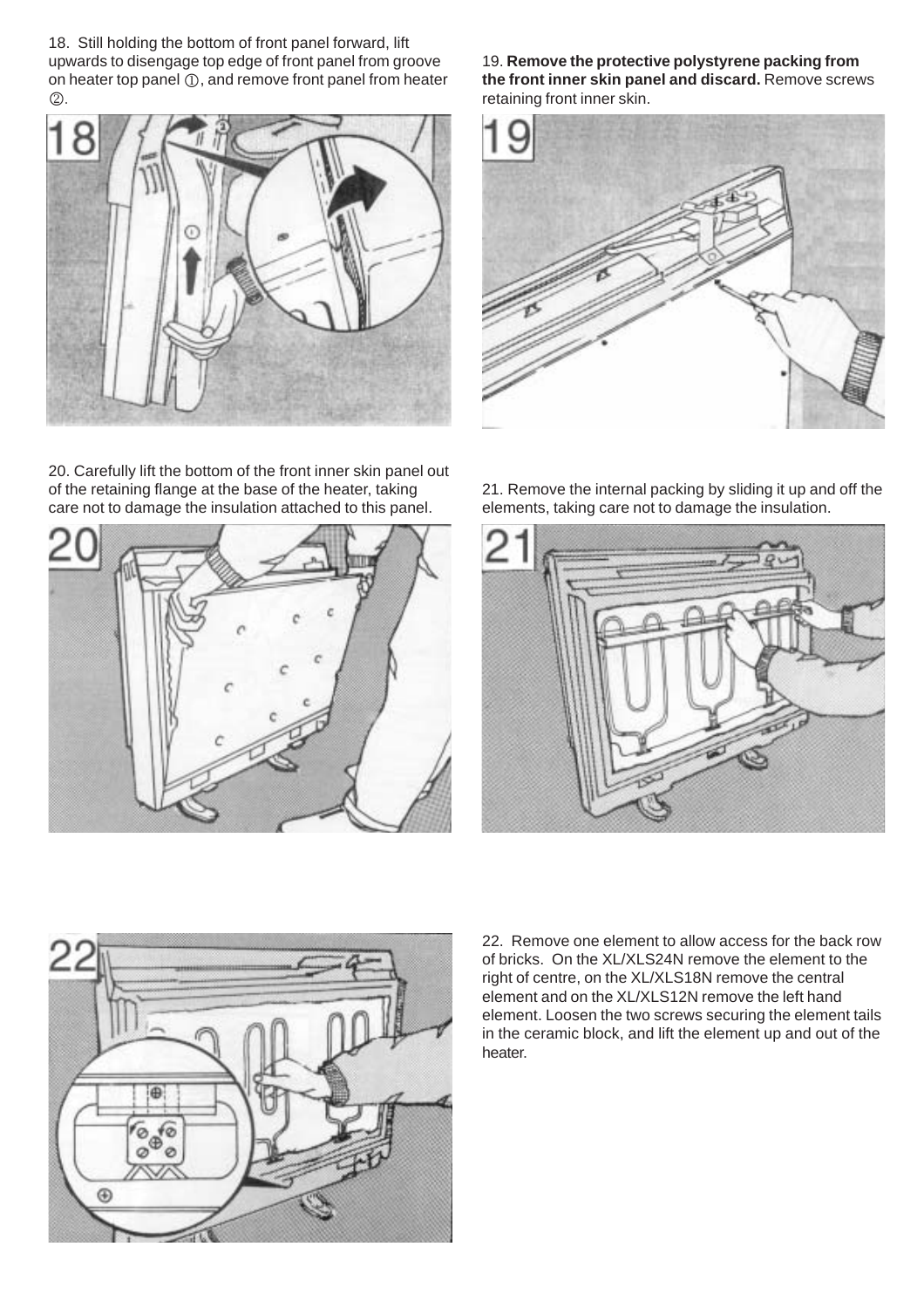23. Position the bottom rear layer of bricks with the recess over the slots in the base insulation slab. Push the bricks firmly to the back of the heater, then fit the top row of bricks.



24. Replace the element which had been removed by carefully passing the ends through the base insulation slots into the terminal blocks below. Position the insulator on the element end in contact with the terminal block ceramic as shown, and tighten the connection screws. At this point check that all element connections are tight.



26. Re-fit the inner front panel/insulation assembly, ensuring the bottom edge of the panel is located behind the base flange. Make sure all screws removed in Operation 19 are replaced securely.



27. Check that the damper mechanism within the heater functions freely, by rotating the left hand control knob. Check also that the right hand (input) knob rotates freely.





28. Introduce mains supply cable through the cable clamp into the terminal area, and connect in accordance with the terminal markings. **HEAT RESISTING CABLE MUST BE USED (min. T85). Ensure that the cable is clamped so that there is no excess cable in the terminal area. ON NO ACCOUNT SHOULD ANY SURPLUS CABLE BE PUSHED INSIDE OR BEHIND THE HEATER. CHECK ALL ELECTRICAL CONNECTIONS FOR TIGHTNESS.**



25. Fit the front bricks with the airways facing inwards.